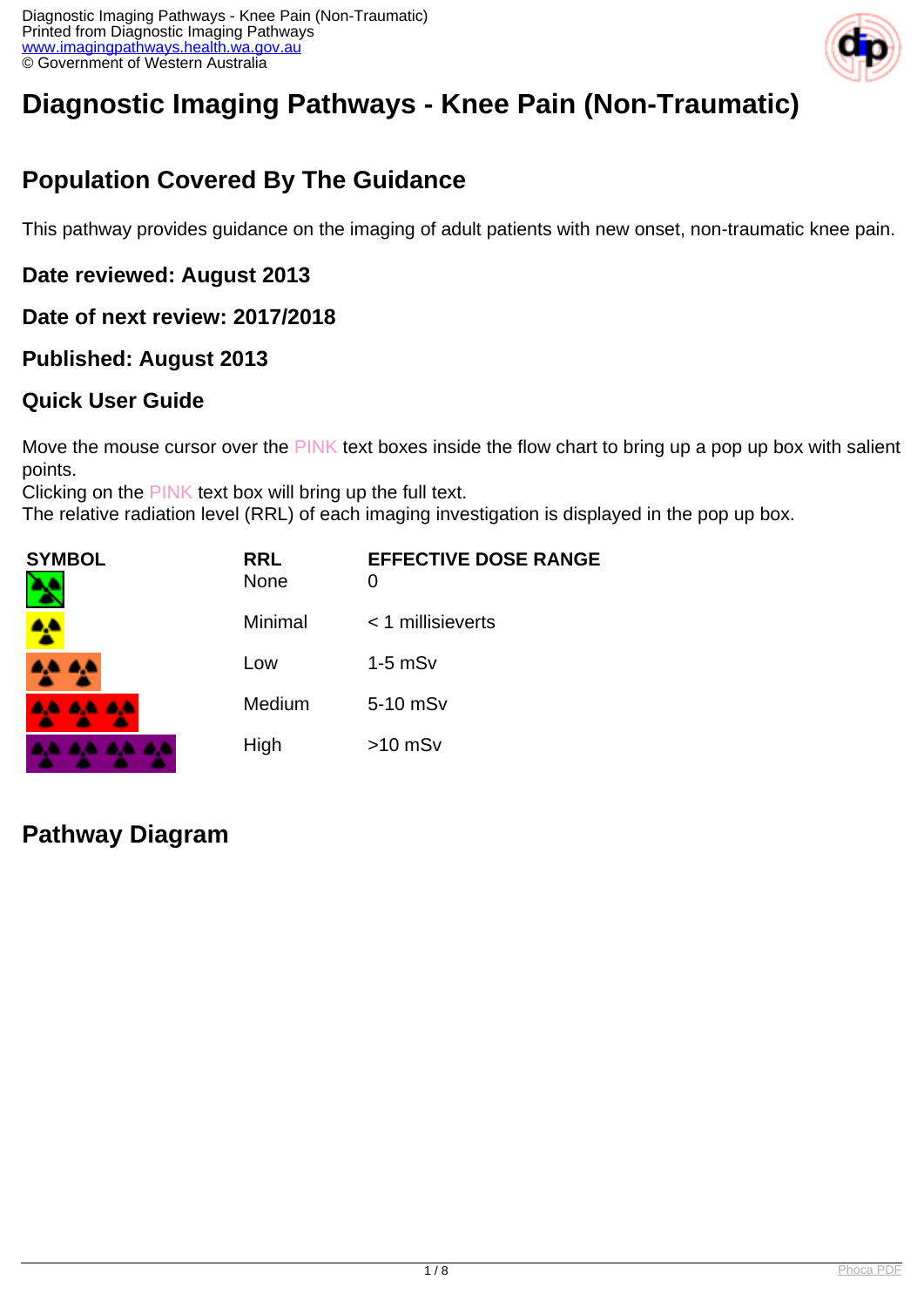#### Diagnostic Imaging Pathways - Knee Pain (Non-Traumatic) Printed from Diagnostic Imaging Pathways [www.imagingpathways.health.wa.gov.au](http://www.imagingpathways.health.wa.gov.au/) © Government of Western Australia





# **Image Gallery**

Note: These images open in a new page



Image 1a, 1b, 1c and 1d (Plain Radiograph): Advanced degenerative changes of the knee joints are demonstrated bilaterally affecting predominantly the medial compartments. There is lateral translation of both tibiae with varus deformity present bilaterally. Osteoarthritic changes are seen in bilateral patello-femoral joints as well. Marked generalised osteoporosis is noted.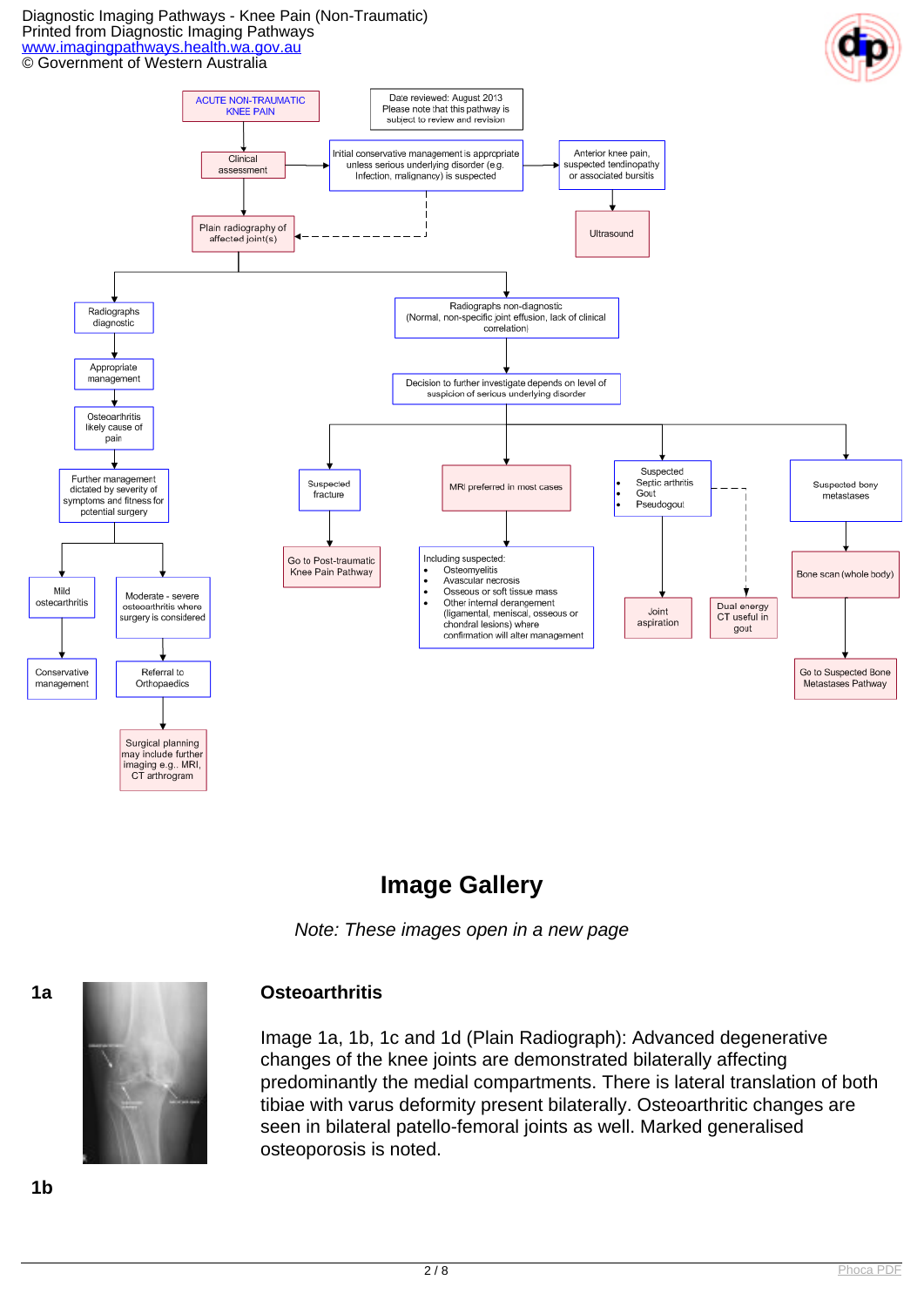Diagnostic Imaging Pathways - Knee Pain (Non-Traumatic) Printed from Diagnostic Imaging Pathways [www.imagingpathways.health.wa.gov.au](http://www.imagingpathways.health.wa.gov.au/) © Government of Western Australia





**1c**



**1d**



# **Teaching Points**

- Initial clinical assessment is important
- Plain radiography is an appropriate first line investigation for those with severe pain and significant functional impairment
- Further imaging is dictated by a provisional diagnosis

# **Plain Radiography**

- Appropriate first line investigation for those with severe pain, and significant functional impairment. [3](index.php/imaging-pathways/musculoskeletal-trauma/musculoskeletal/non-traumatic-knee-pain?tab=References#3).4 Consider additional hip radiographs in the case of referred pain if hip pathology is suspected
- Osteoarthritis (OA) is diagnosed most effectively by clinical criteria with the aid of radiographic findings (joint space narrowing, osteophytes, subchondral bone sclerosis and subchondral cysts) which correlate well in acute exacerbations.  $5.6$  Further imaging modalities are seldom indicated for diagnosis of OA [1](index.php/imaging-pathways/musculoskeletal-trauma/musculoskeletal/non-traumatic-knee-pain?tab=References#1)
- Radiography does not alter management in patients with less severe degenerative change [7](index.php/imaging-pathways/musculoskeletal-trauma/musculoskeletal/non-traumatic-knee-pain?tab=References#7)
- Less helpful in crystalline and septic arthritis. A patient with acute knee pain and joint effusion, particularly if infection is suspected, should have arthrocentesis and synovial fluid examination [6](index.php/imaging-pathways/musculoskeletal-trauma/musculoskeletal/non-traumatic-knee-pain?tab=References#6)
- Normal plain radiographs do not reliably exclude osteomyelitis as nearly 50% loss of bone density is required before a radiograph becomes abnormal.  $8$  An abnormal radiograph doubles the odds of osteomyelitis [9](index.php/imaging-pathways/musculoskeletal-trauma/musculoskeletal/non-traumatic-knee-pain?tab=References#9)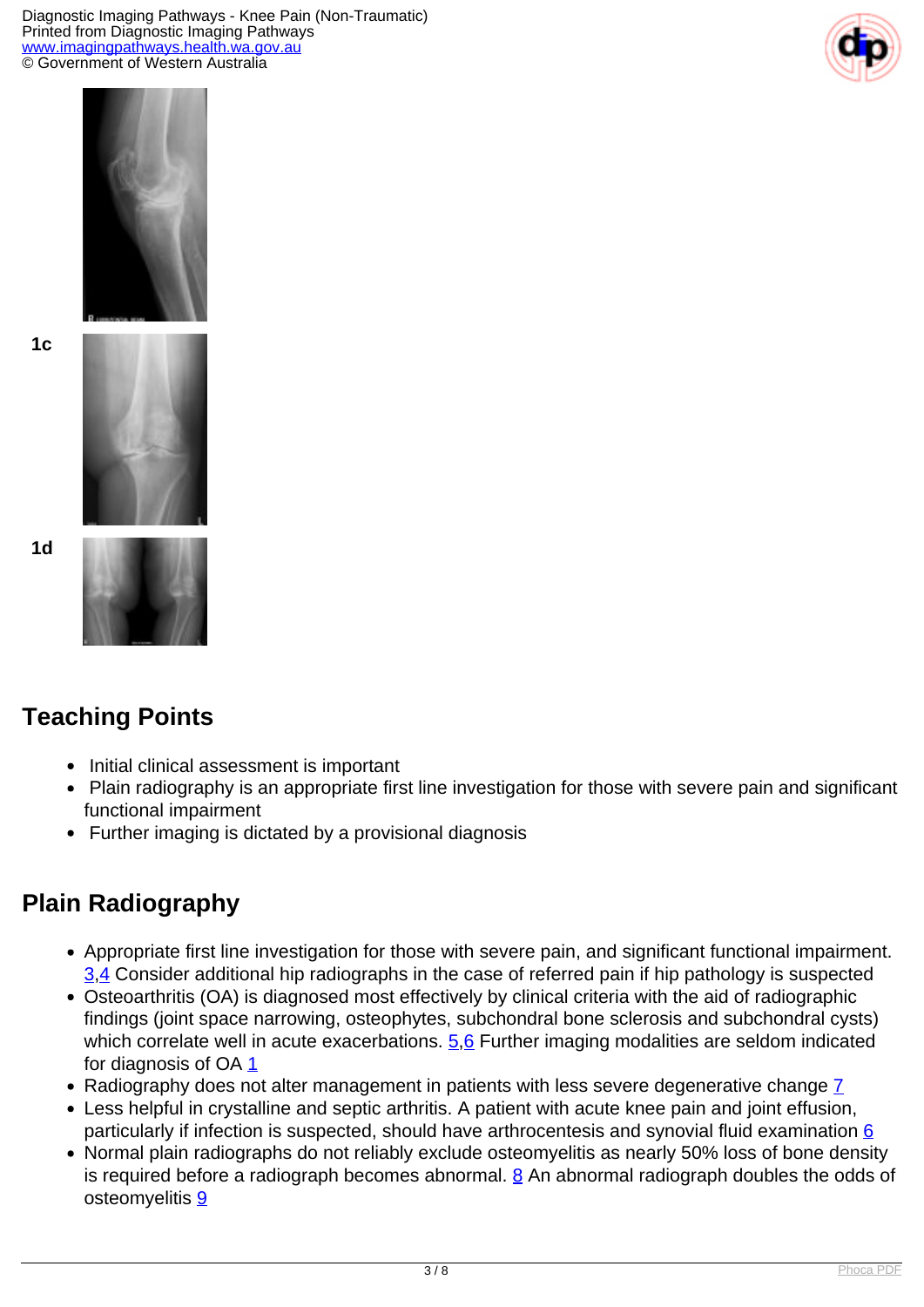

# **Magnetic Resonance Imaging (MRI)**

- MRI is effective in ruling out internal derangement of the knee. [10-12](index.php/imaging-pathways/musculoskeletal-trauma/musculoskeletal/non-traumatic-knee-pain?tab=References#10) MRI significantly affects the clinical decision-making process and can often prevent unnecessary knee arthroscopy [12-19](index.php/imaging-pathways/musculoskeletal-trauma/musculoskeletal/non-traumatic-knee-pain?tab=References#12)
- High accuracy in the detection of meniscal and ligamentous pathology, and osseous and chondral lesions such as bone marrow oedema, spontaneous osteonecrosis, insufficiency fractures and chondromalacia patella [20](index.php/imaging-pathways/musculoskeletal-trauma/musculoskeletal/non-traumatic-knee-pain?tab=References#20),[21](index.php/imaging-pathways/musculoskeletal-trauma/musculoskeletal/non-traumatic-knee-pain?tab=References#21)
- Useful in patients with persistent undiagnosed pain, including suspected avascular necrosis and sepsis

## **Ultrasound**

- While MRI is diagnostically superior, ultrasound is useful to quickly and inexpensively visualise superficial soft tissue structures and has the advantage of a dynamic evaluation of the knee in active and passive motion
- Useful in the rapid evaluation of the extensor mechanism, suspected tendinopathy or associated bursitis, or popliteal cyst [22](index.php/imaging-pathways/musculoskeletal-trauma/musculoskeletal/non-traumatic-knee-pain?tab=References#22)[,23](index.php/imaging-pathways/musculoskeletal-trauma/musculoskeletal/non-traumatic-knee-pain?tab=References#23)
- Improves diagnostic accuracy and guidance of local steroid injection in Achilles and patella tendinopathy [24](index.php/imaging-pathways/musculoskeletal-trauma/musculoskeletal/non-traumatic-knee-pain?tab=References#24)

# **Computed Tomography (CT) and Arthrography**

- CT arthrography has higher spatial resolution that MRI for articular and meniscal pathology and is an excellent alternative test if MRI is contra-indicated or not available [25](index.php/imaging-pathways/musculoskeletal-trauma/musculoskeletal/non-traumatic-knee-pain?tab=References#25)
- In post-operative knees MDCT arthrography is more accurate than MRI in the diagnosis or meniscal re-tear [26](index.php/imaging-pathways/musculoskeletal-trauma/musculoskeletal/non-traumatic-knee-pain?tab=References#26)
- Dual energy CT may be used to noninvasively diagnose and monitor gouty arthropathy of the knee by analysis of the chemical composition of the scanned materials [2](index.php/imaging-pathways/musculoskeletal-trauma/musculoskeletal/non-traumatic-knee-pain?tab=References#2)[,27,](index.php/imaging-pathways/musculoskeletal-trauma/musculoskeletal/non-traumatic-knee-pain?tab=References#27,28)[28](index.php/imaging-pathways/musculoskeletal-trauma/musculoskeletal/non-traumatic-knee-pain?tab=References#28)
- CT may be used for assessment of patellar maltracking in patients [29](index.php/imaging-pathways/musculoskeletal-trauma/musculoskeletal/non-traumatic-knee-pain?tab=References#29),[30](index.php/imaging-pathways/musculoskeletal-trauma/musculoskeletal/non-traumatic-knee-pain?tab=References#30)

# **Bone Scintigraphy**

- Initial imaging modality of choice in detecting widespread bone metastases
- Advantages
	- Allows total body survey for systemic involvement of osseous and joint pathology [31,32](index.php/imaging-pathways/musculoskeletal-trauma/musculoskeletal/non-traumatic-knee-pain?tab=References#31)
- Limitations [31](index.php/imaging-pathways/musculoskeletal-trauma/musculoskeletal/non-traumatic-knee-pain?tab=References#31),[32](index.php/imaging-pathways/musculoskeletal-trauma/musculoskeletal/non-traumatic-knee-pain?tab=References#32)
	- $\circ$  Non-specific a positive bone scan may require correlation with other imaging modalities
	- Some metastases may not show increased uptake on bone scan, particularly those that are lytic, for example kidney, thyroid and melanoma. Lytic tumours are better detected by metabolic scans such as FDG-PET because they have a high glucose metabolism [33](index.php/imaging-pathways/musculoskeletal-trauma/musculoskeletal/non-traumatic-knee-pain?tab=References#31), or anatomical assessment with CT or MRI

### **References**

#### **Date of literature search: April 2013**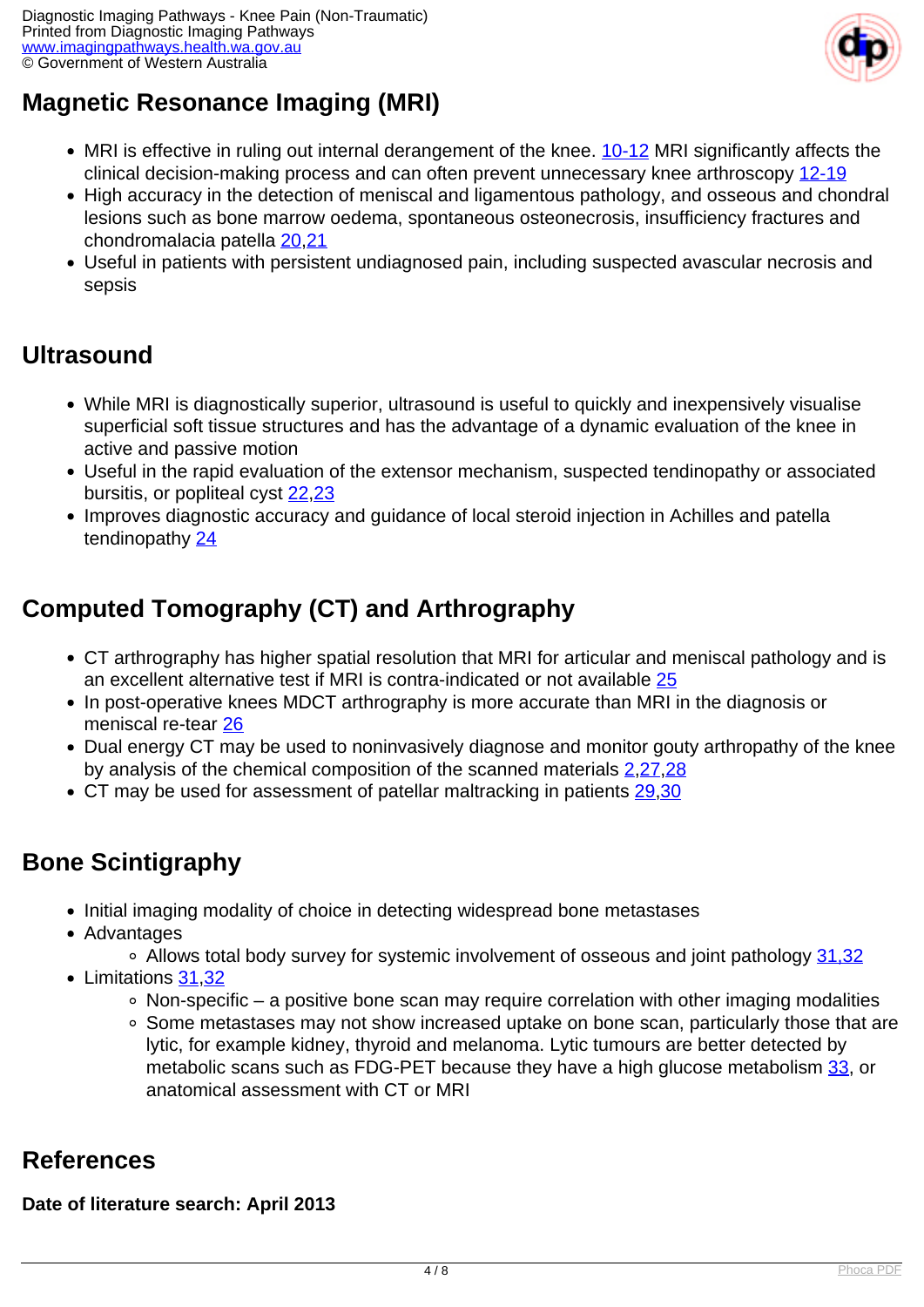

The search methodology is available on request. [Email](index.php/contact-us)

References are graded from Level I to V according to the Oxford Centre for Evidence-Based Medicine, Levels of Evidence. [Download the document](http://www.cebm.net/wp-content/uploads/2014/06/CEBM-Levels-of-Evidence-2.1.pdf)

- 1. Zhang W, Doherty M, Peat G, Bierma-Zeinstra SMA, Arden NK, Bresnihan B, et al. **EULAR evidence-based recommendations for the diagnosis of knee osteoarthritis.** Ann Rheum Dis. 2010;69(3):483-9.
- 2. Dalbeth N, Choi HK. **Dual-energy computed tomography for gout diagnosis and management.** Curr Rheumatol Rep. 2013;15(1):301. (Review article)
- 3. Glaves J. **The use of radiological guidelines to achieve a sustained reduction in the number of radiographic examinations of the cervical spine, lumbar spine and knees performed for GPs.** Clin Radiol. 2005;60(8):914-20. (Level II/III evidence)
- 4. Expert Panel on Musculoskeletal Imaging: Bennett DL, Nelson JW, Weissman BN, Kransdorf MJ, Appel M, Bencardino JT, et al. **ACR Appropriateness Criteria: nontraumatic knee pain.** American College of Radiology: 2012 [cited 2013 May 1 ]. (Consensus guidelines). [View the](http://www.guideline.gov/content.aspx?id=43872) [guidelines](http://www.guideline.gov/content.aspx?id=43872)
- 5. Kinds MB, Welsing PMJ, Vignon EP, Bijlsma JWJ, Viergever MA, Marijnissen ACA, et al. **A systematic review of the association between radiographic and clinical osteoarthritis of hip and knee.** Osteoarthritis Cartilage. 2011;19(7):768-78. (Level I evidence)
- 6. Jackson JL, O'Malley PG, Kroenke K. **Evaluation of acute knee pain in primary care.** Ann Intern Med. 2003;139(7):575-88. (Level II evidence)
- 7. Morgan B, Mullick S, Harper WM, Finlay DB. **An audit of knee radiographs performed for general practitioners.** Br J Radiol. 1997;70(831):256-60.
- 8. Pineda C, Espinosa R, Pena A. **Radiographic imaging in osteomyelitis: the role of plain radiography, computed tomography, ultrasonography, magnetic resonance imaging, and scintigraphy.** Semin Plastic Surg. 2009;23(2):80-9.
- 9. Butalia S, Palda VA, Sargeant RJ, Detsky AS, Mourad O. **Does this patient with diabetes have osteomyelitis of the lower extremity?** JAMA. 2008;299(7):806-13.
- 10. Skiadas V, Perdikakis E, Plotas A, Lahanis S. **MR imaging of anterior knee pain: a pictorial essay.** Knee Surg Sports Traumatol Arthrosc. 2013;21(2):294-304. (Review article)
- 11. Bussieres AE, Taylor JAM, Peterson C. **Diagnostic imaging practice guidelines for musculoskeletal complaints in adults: an evidence-based approach - Part 1: lower extremity disorders.** J Manipulative Physiol Ther. 2007;30(9):684-717. (Evidence-based guidelines)
- 12. Crawford R, Walley G, Bridgman S, Maffulli N. **Magnetic resonance imaging versus arthroscopy in the diagnosis of knee pathology, concentrating on meniscal lesions and ACL tears: a systematic review.** Br Med Bull. 2007;84(1):5-23. (Level II evidence)
- 13. Nikken JJ, Oei EHG, Ginai AZ, Krestin GP, Verhaar JAN, van Vugt AB, et al.**Acute peripheral joint injury: cost and effectiveness of low-field-strength MR imaging: results of randomized controlled trial.** Radiology. 2005;236(3):958-67. (Level II evidence)
- 14. Vincken PWJ, ter Braak BPM, van Erkell A, de Rooy TPW, Mallens WMC, Post W, et al. **Effectiveness of MR imaging in selection of patients for arthroscopy of the knee.**. Radiology. 2002;223(3):739-46. (Level II evidence)
- 15. BuiMansfield LT, Youngberg RA, Warme W, Pitcher JD, Nguyen PLL. **Potential cost savings of MR imaging obtained before arthroscopy of the knee: evaluation of 50 consecutive patients.** AJR Am J Roentgenol. 1997;168(4):913-18. (Level II evidence)
- 16. Oei EHG, Nikken JJ, Verstijnen ACM, Ginai AZ, Hunink MGM. **MR imaging of the menisci and cruciate ligaments: a systematic review.** Radiology. 2003;226(3):837-48. (Level II evidence)
- 17. Galea A, Giuffre B, Dimmick S, Coolican MRJ, Parker D. **The accuracy of magnetic resonance imaging scanning and its influence on management decisions in knee surgery.** Arthroscopy. 2009;25(5):473-80. (Level II evidence)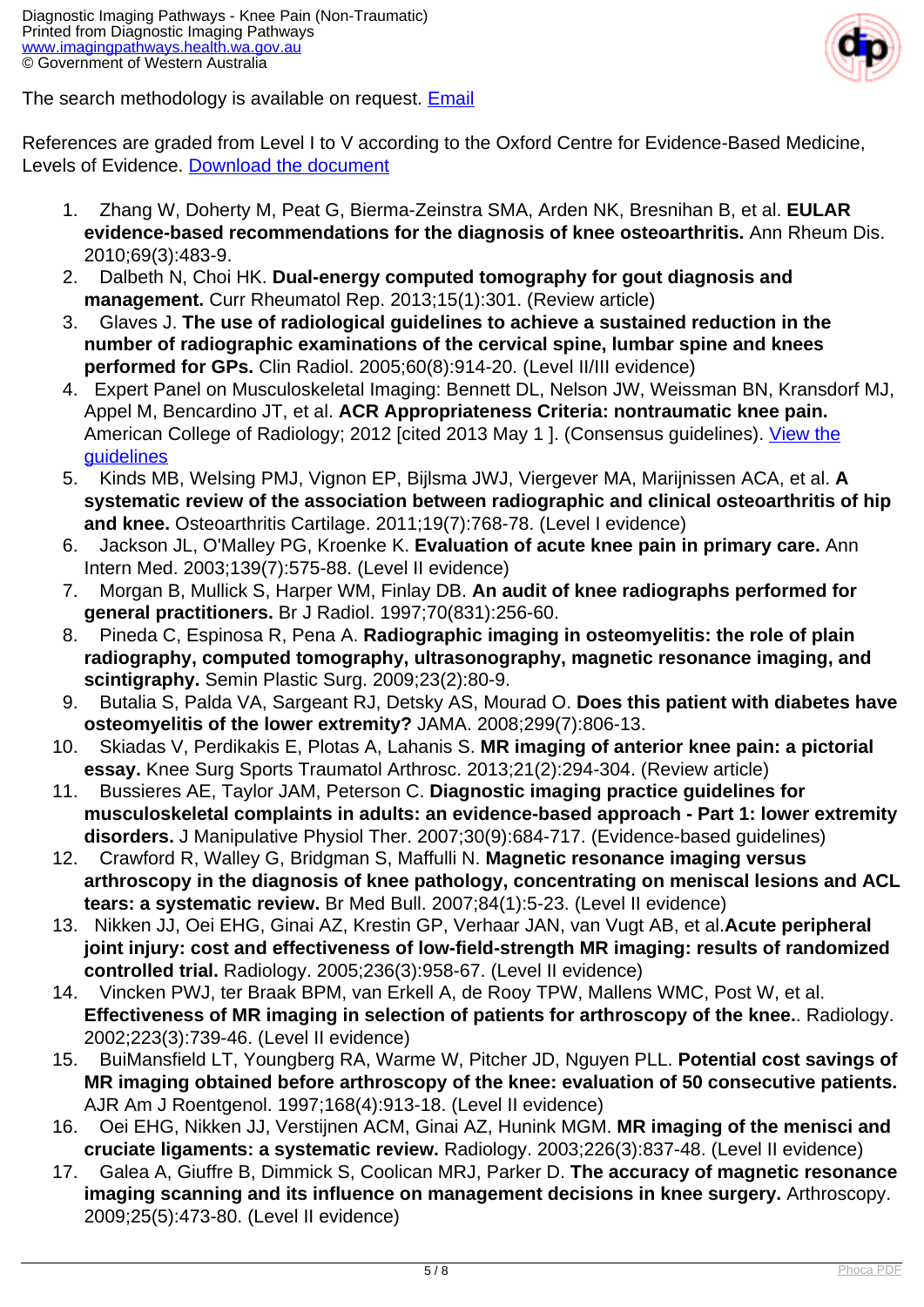

- 18. Bryan S, Bungay H, Weatherburn G, Field S. **Magnetic resonance imaging for investigation of the knee joint: a clinical and economic evaluation.** Int J Technol Assess Health Care. 2004;20(2):222-29. (Level III/IV evidence)
- 19. Vincken PWJ, ter Braak BPM, van Erkel A, Bloem R, van Luijt P, Coene LNJEM, et al. **Only MR can safely exclude patients from arthroscopy.** Skeletal Radiol. 2009;38(10):977-82. (Level II evidence)
- 20. O'Keeffe SA, Hogan BA, Eustace SJ, Kavanagh EC. **Overuse injuries of the knee.** Magn Reson Imaging Clin N Am. 2009;17(4):725-39. (Review article)
- 21. Fotiadou A, Karantanas A. **Acute nontraumatic adult knee pain: the role of MR imaging.** Radiologia Medica. 2009;114(3):437-47. (Review article)
- 22. Paczesny L, Kruczynski J. **Ultrasound of the knee.** Sem Ultrasound CT MR. 2011;32(2):114-24. (Review article)
- 23. Kang B, Du JY, Liu JR, Luo HC, Huang JH. **Sonographic diagnosis of the knee effusion.** Journal Tongji Med Univ. 1994;14(2):105-9. (Level III evidence)
- 24. Fredberg U, Bolvig L, Pfeiffer-Jensen M, Clemmensen D, Jakobsen BW, Stengaard-Pedersen K. **Ultrasonography as a tool for diagnosis, guidance of local steroid injection and, together with pressure algometry, monitoring of the treatment of athletes with chronic jumper's knee and Achilles tendinitis: a randomized, double-blind, placebo-controlled study.** Scand Journal Rheumatol. 2004;33(2):94-101. (Level I evidence)
- 25. Smith TO, Drew BT, Toms AP, Donell ST, Hing CB. **Accuracy of magnetic resonance imaging, magnetic resonance arthrography and computed tomography for the detection of chondral lesions of the knee.** Knee Surg Sports Traumatol Arthrosc. 2012;20(12):2367-79. (Level II evidence)
- 26. Filippo M, Bertellini A, Pogliacomi F, Sverzellati N, Corradi D, Garlaschi G, et al. **Multidetector computed tomography arthrography of the knee: diagnostic accuracy and indications.** Eur J Radiol. 2009;70(2):342-51. (Level II/III evidence)
- 27. Choi H, Burns L, Shojania K, Koenig N, Reid G, Abufayyah M, et al. **Dual energy CT in gout: a prospective validation study.** Ann Rheum Dis. 2012;71(9):1466-71. (Level IV evidence)
- 28. Manger B, Lell M, Wacker J, Schett G, Rech J. **Detection of periarticular urate deposits with dual energy CT in patients with acute gouty arthritis.** Ann Rheum Dis. 2012;71(3):470-2. (Level III evidence)
- 29. Parikh S, Noyes FR. **Patellofemoral disorders: role of computed tomography and magnetic resonance imaging in defining abnormal rotational lower limb alignment.**. Sports Health 2011;3(2):158-69. (Review article)
- 30. Smith T, Davies L, Toms A, Hing C, Donell S. **The reliability and validity of radiological assessment for patellar instability: a systematic review and meta-analysis.** Skeletal Radiol. 2011;40(4):399-414. (Level II evidence)
- 31. Rybak LD, Rosenthal DI. **Radiological imaging for the diagnosis of bone metastases.** Q J Nuclear Med. 2001;45(1):53-64. (Review article)
- 32. Schaffer DL, Pendergrass HP. **Comparison of enzyme, clinical, radiographic, and radionuclide methods of detecting bone metastases from carcinoma of the prostate.** Radiology. 1976;121(2):431-4. (Level III evidence)
- 33. Du Y, Cullum I, Illidge T, Ell P. **Fusion of metabolic function and morphology: sequential [18F]fluorodeoxyglucose positron-emission tomography/computed tomography studies yield new insights into the natural history of bone metastases in breast cancer.** J Clin Oncol. 2007;25(23):3440-7. (Level II evidence)

### **Information for Consumers**

| Information from this website<br>Information from the Royal |
|-------------------------------------------------------------|
|-------------------------------------------------------------|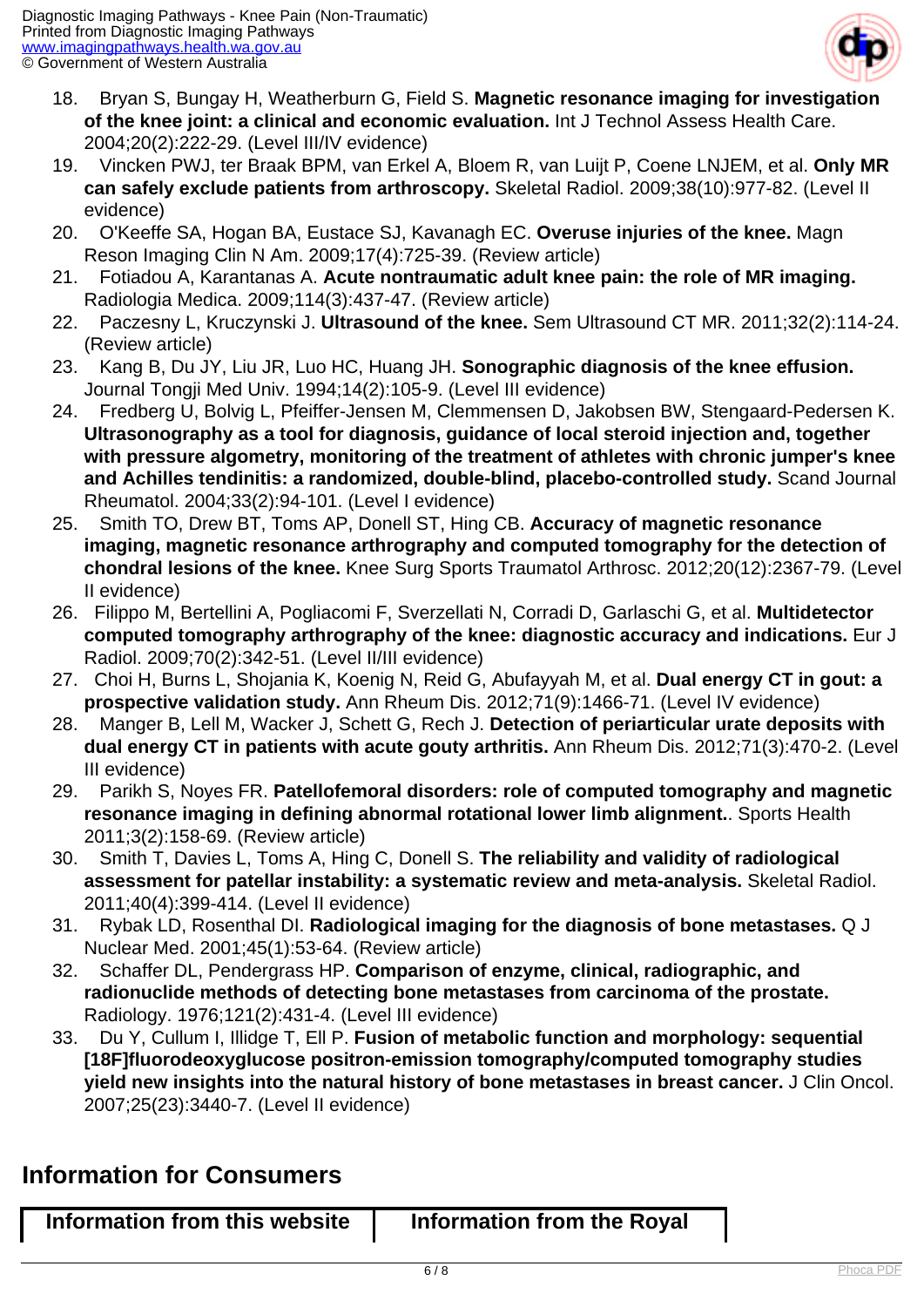

|                                                                                                                                                                                                                                                                       | <b>Australian and New Zealand</b><br><b>College of Radiologists' website</b>                                                                                                                                                                                                                                                                                                                                                                                                                                     |
|-----------------------------------------------------------------------------------------------------------------------------------------------------------------------------------------------------------------------------------------------------------------------|------------------------------------------------------------------------------------------------------------------------------------------------------------------------------------------------------------------------------------------------------------------------------------------------------------------------------------------------------------------------------------------------------------------------------------------------------------------------------------------------------------------|
| <b>Consent to Procedure or Treatment</b><br><b>Radiation Risks of X-rays and Scans</b><br><b>Arthogram</b><br><b>Bone Scan</b><br><b>Computed Tomography (CT)</b><br><b>Magnetic Resonance Imaging (MRI)</b><br><b>Ultrasound</b><br><b>Plain Radiography (X-ray)</b> | Arthrogram<br><b>Computed Tomography (CT)</b><br><b>Contrast Medium (Gadolinium versus</b><br>lodine)<br><b>Dual Energy CT Scan</b><br><b>Gadolinium Contrast Medium</b><br><b>Iodine-Containing Contrast Medium</b><br><b>Magnetic Resonance Imaging (MRI)</b><br><b>Plain Radiography/X-rays</b><br><b>Radiation Risk of Medical Imaging During</b><br>Pregnancy<br><b>Radiation Risk of Medical Imaging for</b><br><b>Adults and Children</b><br><b>Nuclear Medicine Bone Scan</b><br><b>Nuclear Medicine</b> |

#### **Copyright**

© Copyright 2015, Department of Health Western Australia. All Rights Reserved. This web site and its content has been prepared by The Department of Health, Western Australia. The information contained on this web site is protected by copyright.

#### **Legal Notice**

Please remember that this leaflet is intended as general information only. It is not definitive and The Department of Health, Western Australia can not accept any legal liability arising from its use. The information is kept as up to date and accurate as possible, but please be warned that it is always subject to change